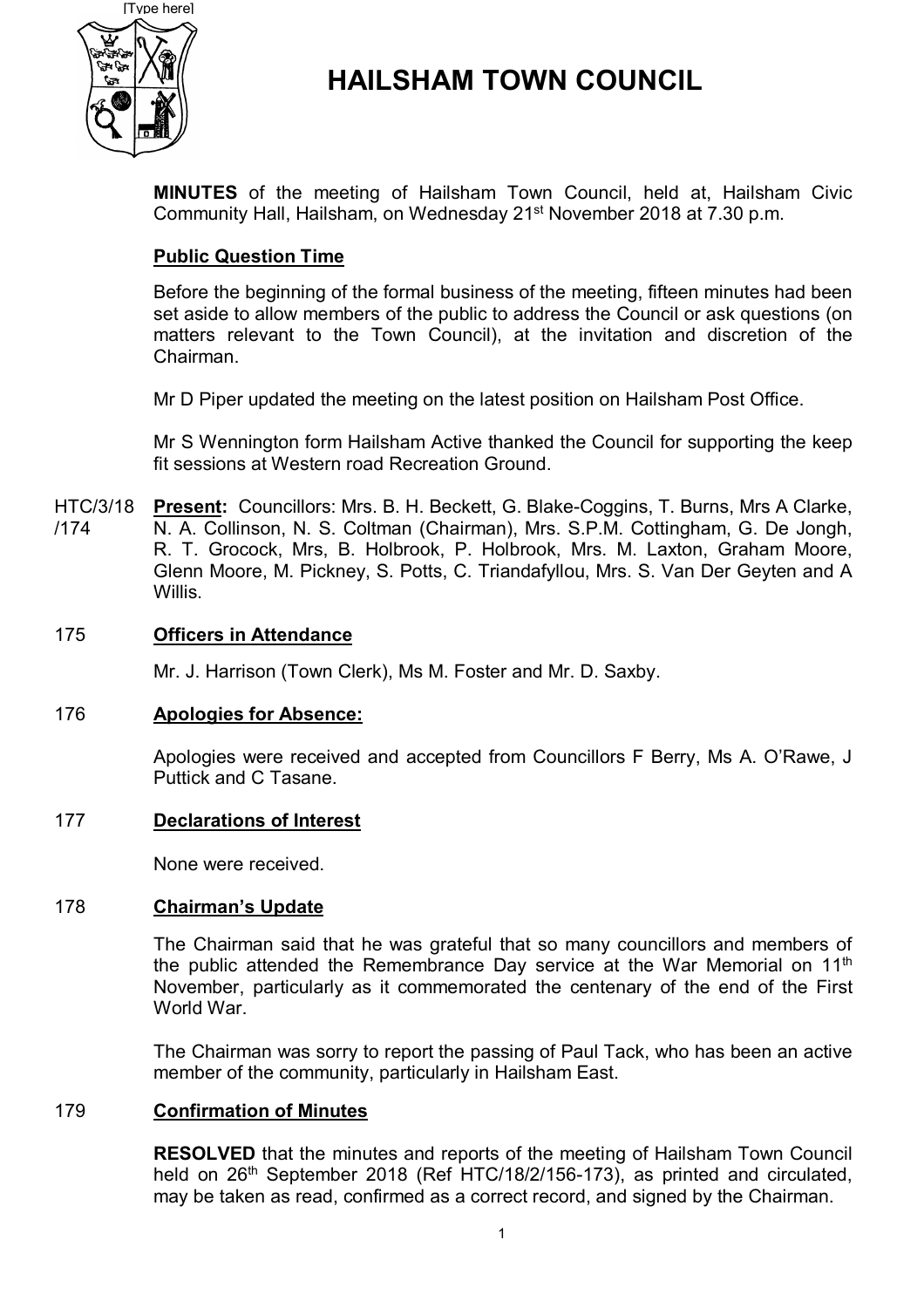### 180 **Committee Recommendations to Council**

Members were asked to consider the following recommendations made by committees, which were outside of their terms of reference or were otherwise resolved as recommendations to full council:

### **Communities Committee – 1 st October 2018 – Street Markets**

- 181.1 The Communities Committee had resolved to recommend to Council that £1,500 to allow for pitch loss when offering traders free stalls for the market in January, February and March 2019.
- 181.2 **RESOLVED** to allocate £1,500 from the Revitalisation Fund t to allow for pitch loss when offering traders free stalls for the market in January, February and March 2019.
- 181.3 Councillors Mrs Laxton and Glenn Moore requested that their abstentions from voting be recorded.

### **Strategic Projects Committee – 17th October 2018 – James West Community Centre**

- 182.1 Members had been advised that a number of issues with the James West Centre had become apparent since it opened in June 2018. Other issues were still outstanding, and it was estimated that £20,000 was needed to remedy the situation.
- 182.2 **RESOLVED** that up to £20,000 be taken from the Commuted Sum Account for the following work to be undertaken at the James west Centre:
	- a) To provide screening to the window in the lobby of the Centre.
	- b) To part fund a defibrillator.
	- c) To fund an acoustic survey
	- d) To provide an acoustic solution to the building.
- 182.3 Councillor Mrs Laxton requested that her abstention from voting be recorded.

### **Strategic Projects Committee 17th October 2018 – Western Road Recreation Ground**

183.1 Members were asked to further consider the proposed scheme of a network of cycling/walking/running paths at Western Road Recreation Ground

> Members were reminded that at a meeting of the Town Council on  $19<sup>th</sup>$  July 2017 the Council agreed to enter into a Deed of Dedication with Fields in Trust for the Western Road Recreation Ground and to work with Hailsham Active to apply for a £5,000 grant for a physical activity project.

> If this was successful it was further agreed to work with Hailsham Active to secure a £25,000 capital grant to help create part of the proposed network of cycling/walking/running paths in Western Road Recreation Ground.

> In 2017 the Council resolved in principle to support the paths and to fully or partly fund the scheme from Community Infrastructure Levy funding, pending the outcome of any discussions with Wealden District Council regarding Section 106 payments.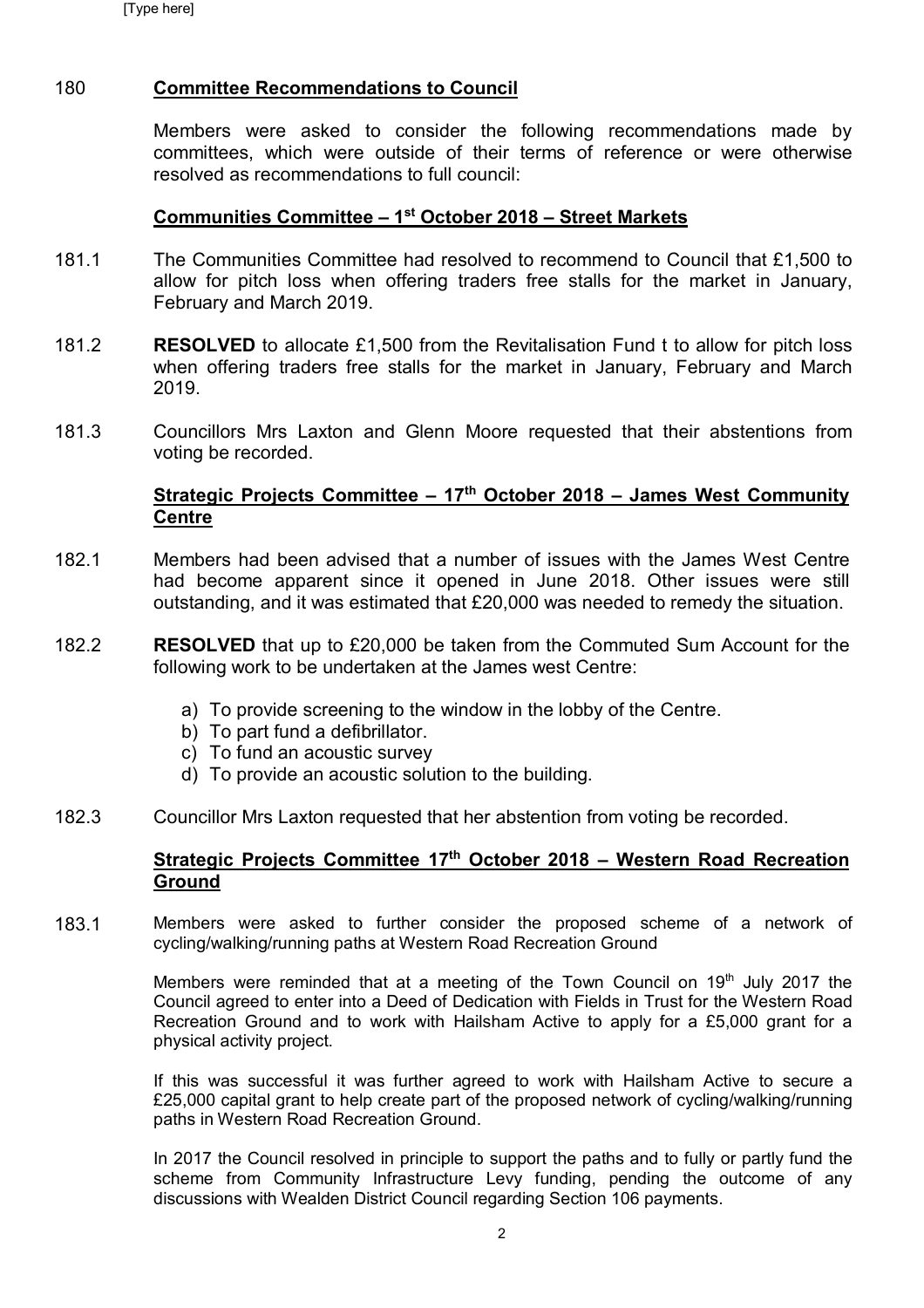Unfortunately, the bid for £25,000 was unsuccessful.

The Town Clerk advised that the total cost of the project was in the region of £146,000 and the Town Council has received Community Infrastructure Levy payments of £329,502.43 to date.

So far Community Infrastructure Levy expenditure has been allocated for a wheel chair swing at Western Road Play Area, projects at Western Road Play Area and Maurice Thornton Playing Field, and facilities at Welbury Farm and the Town Centre.

Members were told that S. Wennington had stated that he was confident he could get some support from local businesses to help fund the maintenance of the paths.

Members asked for clarification on where the path will be placed in relation to the cricket score box. The Town Clerk advised he would look into this.

- 183.2 **RESOLVED** to fully support the design and layout of the proposed project for the Western Road Recreation Ground, with the caveat that the cricket score box situation is clarified by Mr S. Wennington; and this be funded from Section 106 monies if possible.
- 183.2 Councillor P Holbrook requested that his abstention from voting be recorded.

### **Neighbourhood Plan Committee**

184.1 Councillor Glenn Moore updated the meeting on the ramifications of the recent High Court decision on the need to carry out impact assessment. Wealden District Council were planning to have the Hailsham Neighbourhood Plan ready for inspection in spring 2019.

#### 184.2 **RESOLVED** to:

a) note the Councillor Glenn Moore's update, and

b) approve the Neighbourhood Plan Committee's delegated authority up to the next Town Council meeting.

### **South Road Play Area**

185.1 At the meeting of Hailsham Town Council on 18th July 2018, the council considered a recommendation from the Strategic Projects Committee Meeting (27<sup>th</sup> June 2018) to install a Wheelchair Swing at the South Road Play area and resolved as follows:

#### 185.2 *RESOLVED to:*

- *i) approve the installation of a wheel chair swing at South Road Play Area, at a cost of £16,000, funding to be taken from received Community Infrastructure Levy funds.*
- *ii) the final style of the wheel chair swing to be approved by the Town Clerk.*

(Minute Reference HTC/1/18/138.1)

185.3 The plan had been to install the wheelchair swing immediately adjacent to the existing play area, along the outside of the existing boundary fence. However, it has come to light that a drain runs alongside the boundary fence of the existing play area. This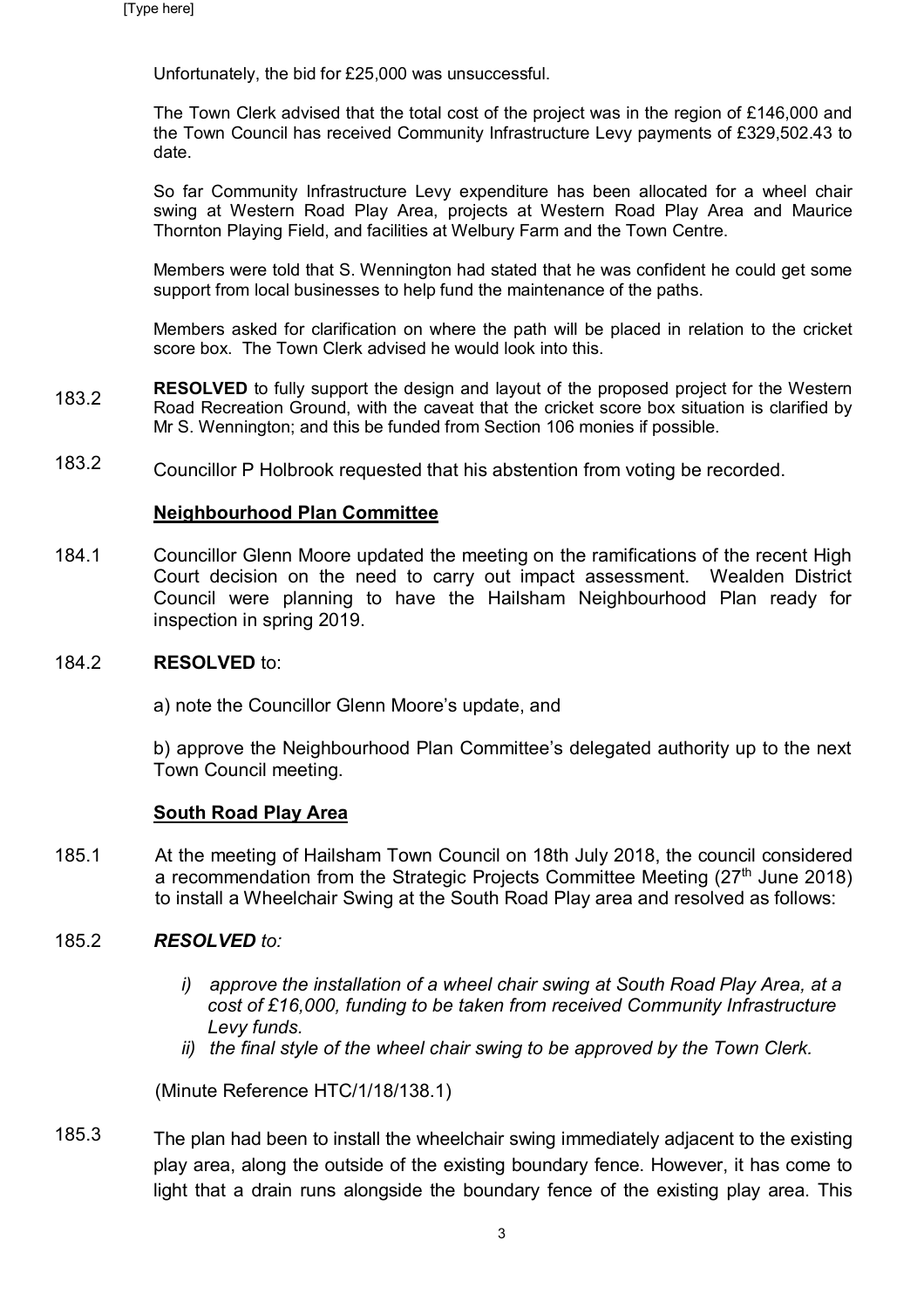means that the play area could not be extended and because of the condition of the drain, the wheelchair swing cannot be installed as previously planned. It would therefore be necessary to remove existing equipment in order to install the wheelchair swing

On 14<sup>th</sup> November 2018 Council officers and Cllrs Mary Laxton (original proposer of the wheelchair swing), Stella Van Der Geyten (Chair of Strategic Projects Committee) and Richard Grocock (Vice Chair of Strategic Projects) met on site to discuss alternatives and agreed to present an alternative proposal to the council.

It was proposed that a more holistic review of the facilities at the South Road Play Area be undertaken, to include an element of public consultation, to decide what new equipment and other amendments to implement at the playground, including disabled accessible play equipment.

Required elements of the review will include:

- Additional public benches (and other furniture) in the playground
- Widening of the gate at the north side of the playground to ensure it is wheelchair accessible
- A request is made to East Sussex County Council Highways for one or more disabled parking bays on Western Road as close to the entrance as possible
- More accessible play equipment, with costed choices presented to the public for consideration
- The removal of the roundabout currently on the playground in anticipation of the outcome of this review
- The removal of the see-saw and 'rocket' from the centre of the playground, which are old and due for removal or replacement
- The potential removal, and installation elsewhere, of the slide and climbing frame from the south end of the playground, which are nevertheless in a good state of repair and relatively new
- Not to remove the swings which have very recently been installed.
- $\bullet$

Resurfacing of the playground as required according to equipment decided on.

### 185.4 **RESOLVED** that:

- a) a holistic review of the facilities at the South Road Play Area be undertaken, to include an element of public consultation, to decide what new equipment and other amendments to implement at the playground, including disabled accessible play equipment.
- b) not to purchase and install a wheelchair swing as previously resolved, pending the outcome of the review of South Road Play Area. This is the rescission of a previous resolution (made  $18<sup>th</sup>$  July 2018) that requires a two thirds majority of those present and voting.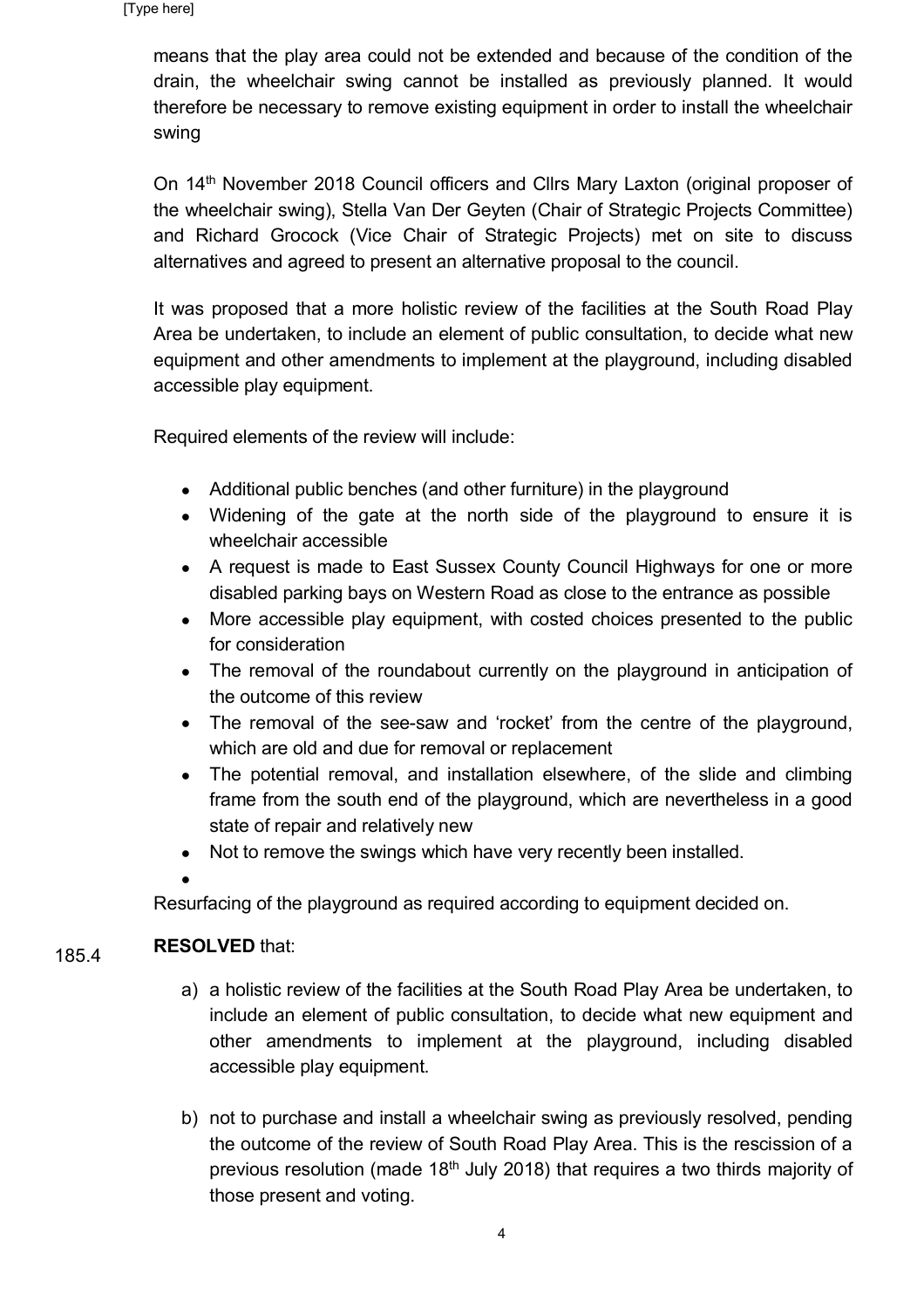c) pending the outcome of the meeting with Wealden District Council and any further discussions, meetings or agreements regarding available Section 106 monies, council revisits the review of the South Road Play Area at the next suitable full council meeting, in order to determine and initiate the project, including a defined budget, defined outcomes, timescales and issues and elements of the project that must be considered.

### 186 **Confidential Business**

**RESOLVED** that due to the special and confidential nature of the business about to be transacted, and possible disclosure of personal or legal information not in the public interest at the present time, the following items of business be transacted following the temporary exclusion of members of the Public and Press, in accordance with the Council's Standing Orders No. 1E:

- 8 Transfer of Land
- 9 Lease of Town Council Owned Building
- 10 Hailsham Post Office

The reason for exclusion is:

(b) terms of tenders, and proposals, and counter-proposals in negotiations for contracts and engagement, terms of service, conduct and dismissal of employees.

### **Transfer of Land**

187.1 The Town Clerk explained the background to this agenda item. Wealden District Council had written exploring the possibility of selling the land currently owned by WDC and leased to Hailsham Town Football Club, to Hailsham Town Council.

#### 187.2 **RESOLVED** that

Hailsham Town Council makes an offer to Wealden District Council for the land.

### **Lease of Town Council Owned land**

188.1 The Town Clerk stated that Hailsham Town Council owns the freehold interest in (the first and second floor) of the One Market Square Property. This is subject to a long leasehold interest in favour of Clarion Housing pursuant to a lease made between the Town Council and Downland Housing Society Limited, for a period of 99 years from and including 20th March 1998.

> Downland Housing Society Limited (formerly part of Affinity Sutton Homes Limited) is now part of Clarion Housing Association Limited, which is in turn part of the Clarion Housing Group.

> Clarion Housing Association Limited had recently entered into discussions with YMCA Downslink Group with a view to assigning the Lease to the YMCA so as to enable them to continue to provide the current level of service and accommodation